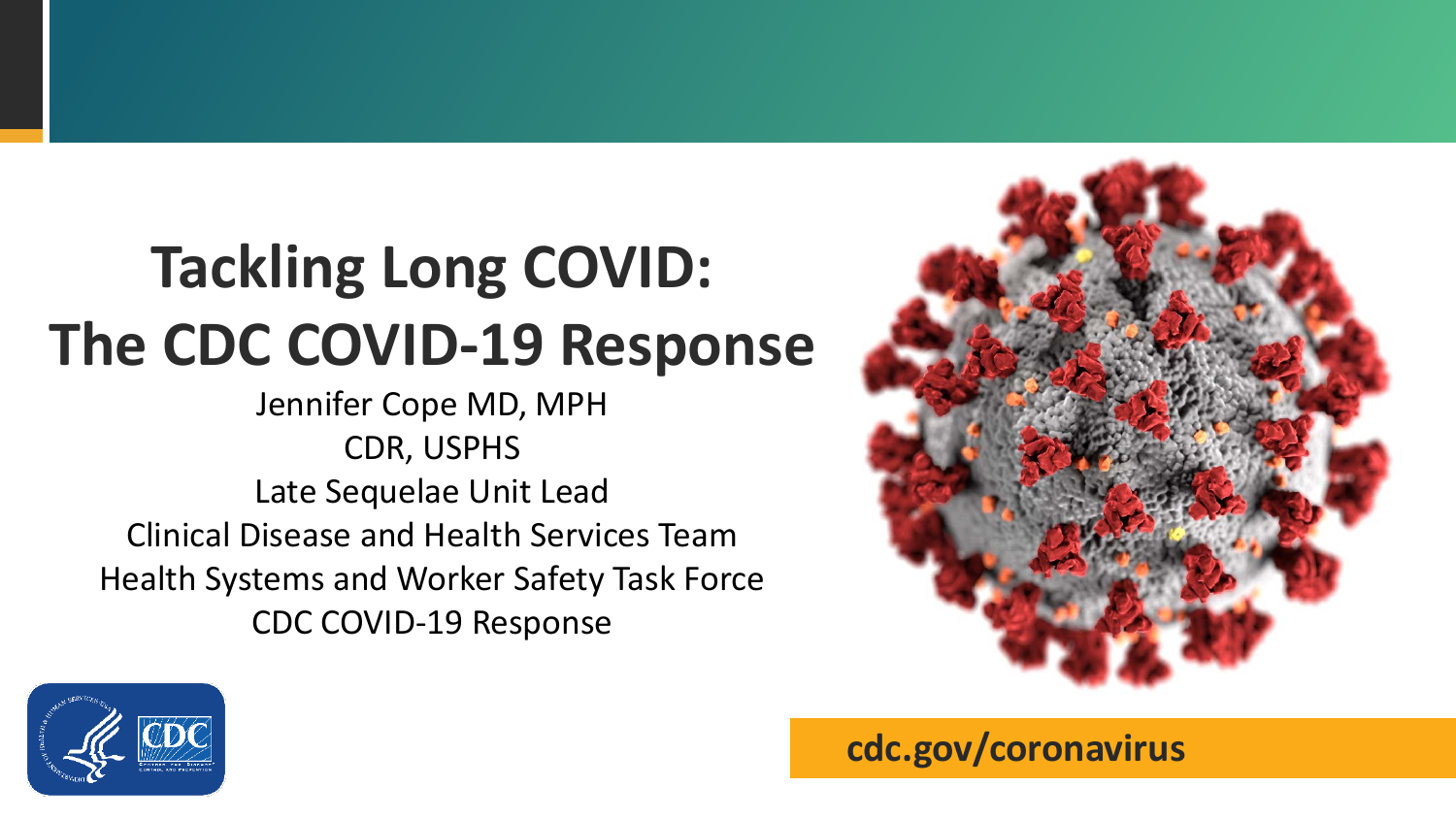

**CDC COVID-19 Response**

> **Health Systems and Worker Safety Task Force** (1 of 9)

> > **Clinical Disease and Health Services Team**  (5 units)

**Late Sequelae Unit**  (5 staff)

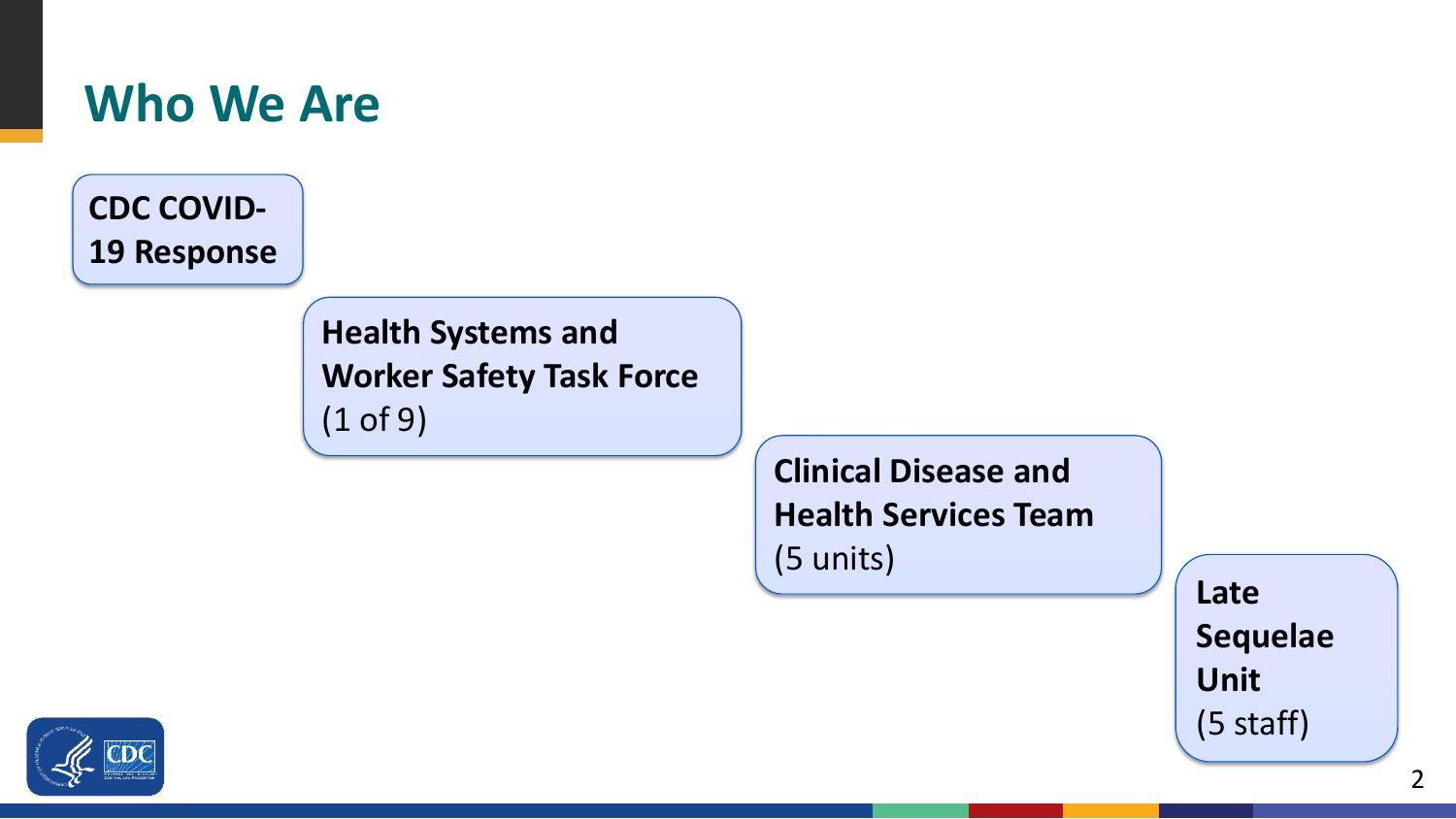#### **Late Sequelae Unit Goals**

- **Progency Bescribe and define** heterogenous late sequelae
- **Better characterize** many manifestations of late sequelae
- **If Identify** possible sequelae not well-characterized
- Better understand **clinical practice** and **healthcare utilization** for late sequelae
- **Evaluate frequency** of late sequelae
- **Guide** public health messaging and clinical treatment
- **Disseminate** public messaging

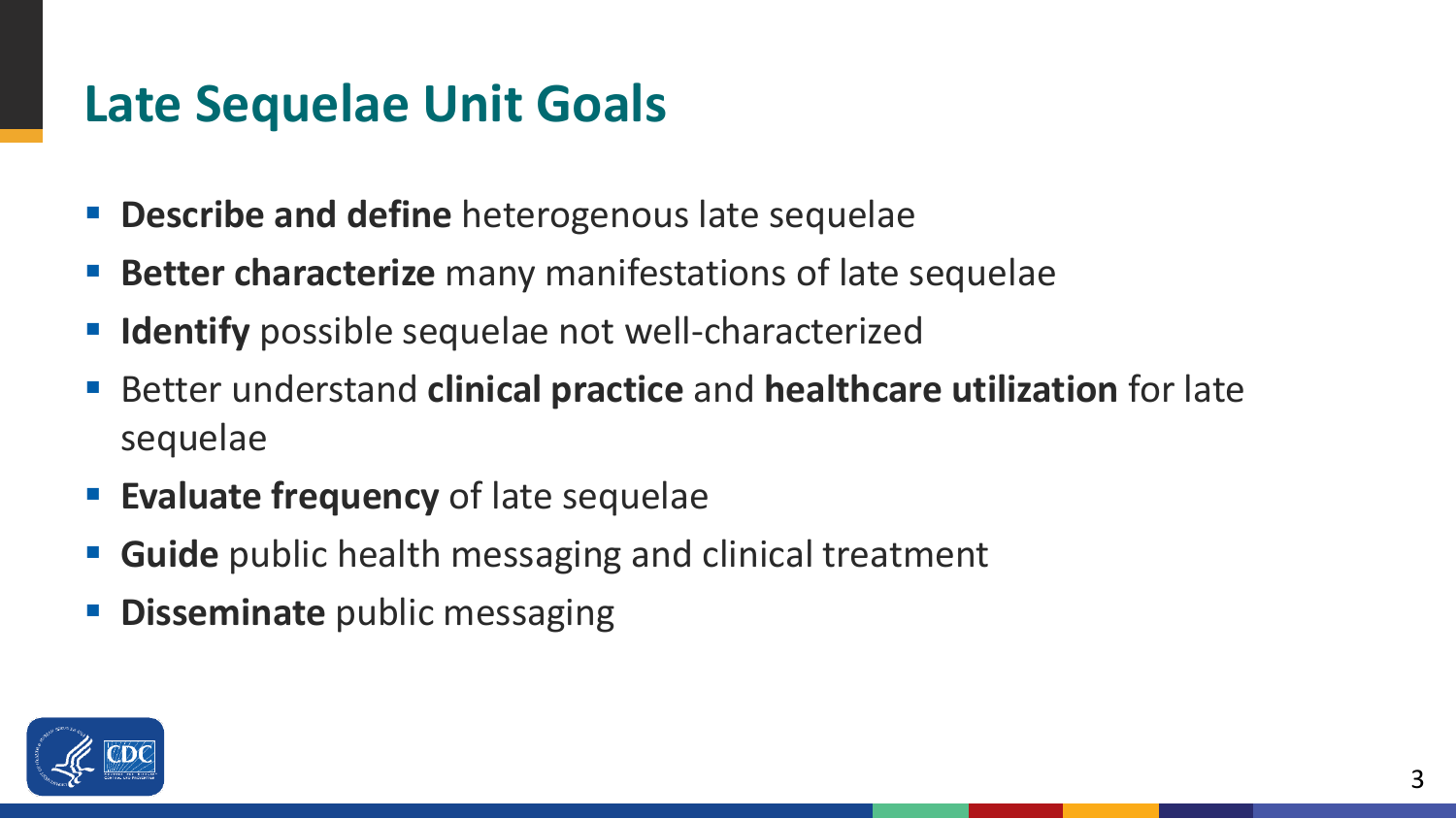



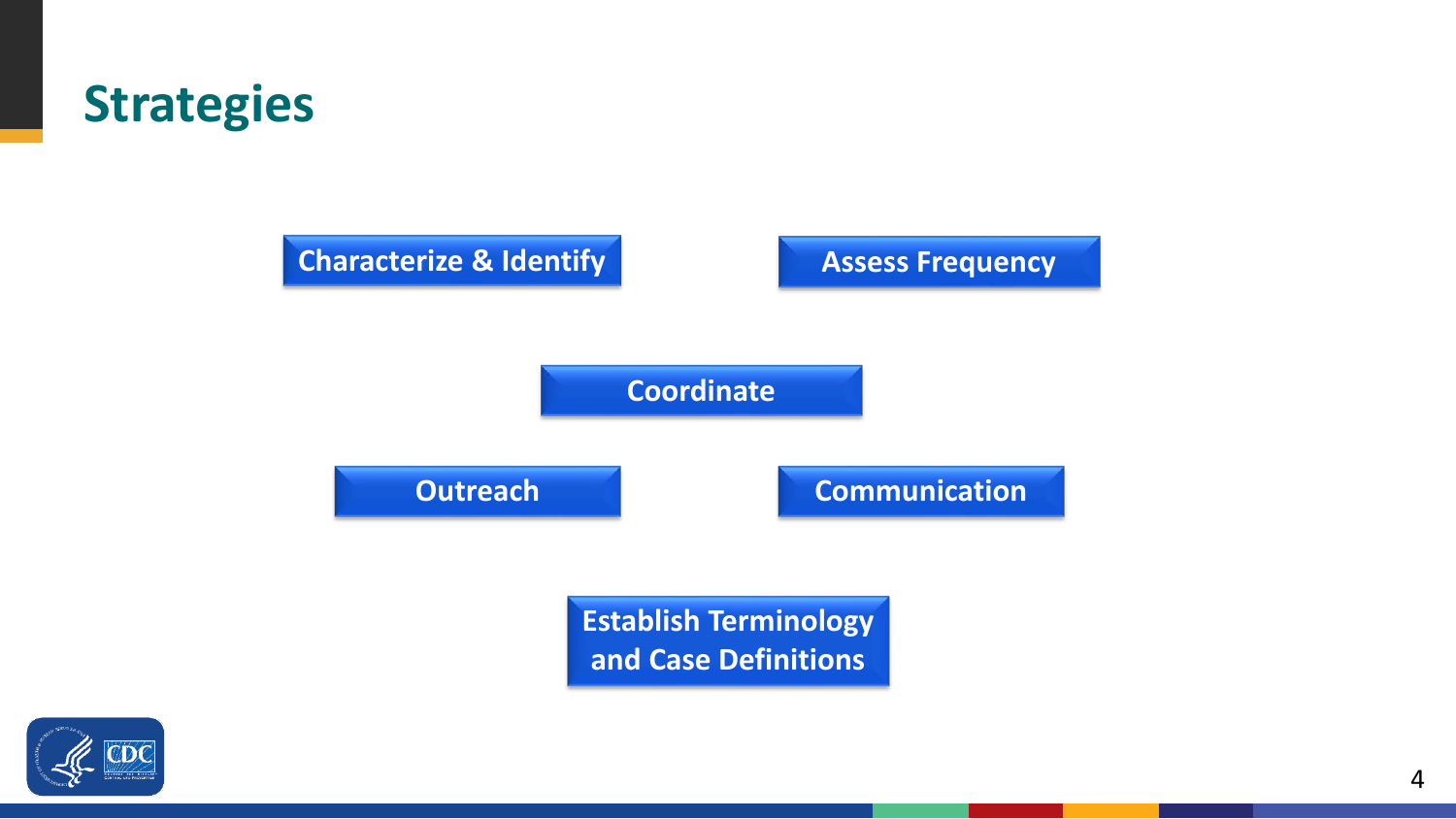### **Characterize using administrative data and chart reviews**

- **Medical record abstraction pilot project**
	- One medical center
	- Patients testing positive for SARS-CoV-2 from March 1, 2020– November 1, 2020 with  $\geq 1$  follow-up visit  $\geq 14$  days after diagnosis
	- Demographics, symptoms, hospitalization, etc.
- Scale-up medical chart abstractions to 3 post-COVID clinics
- Partnership with **nationwide physical rehabilitation provider** to examine electronic health record data from patients enrolled in Post-COVID Recovery and Reconditioning clinics

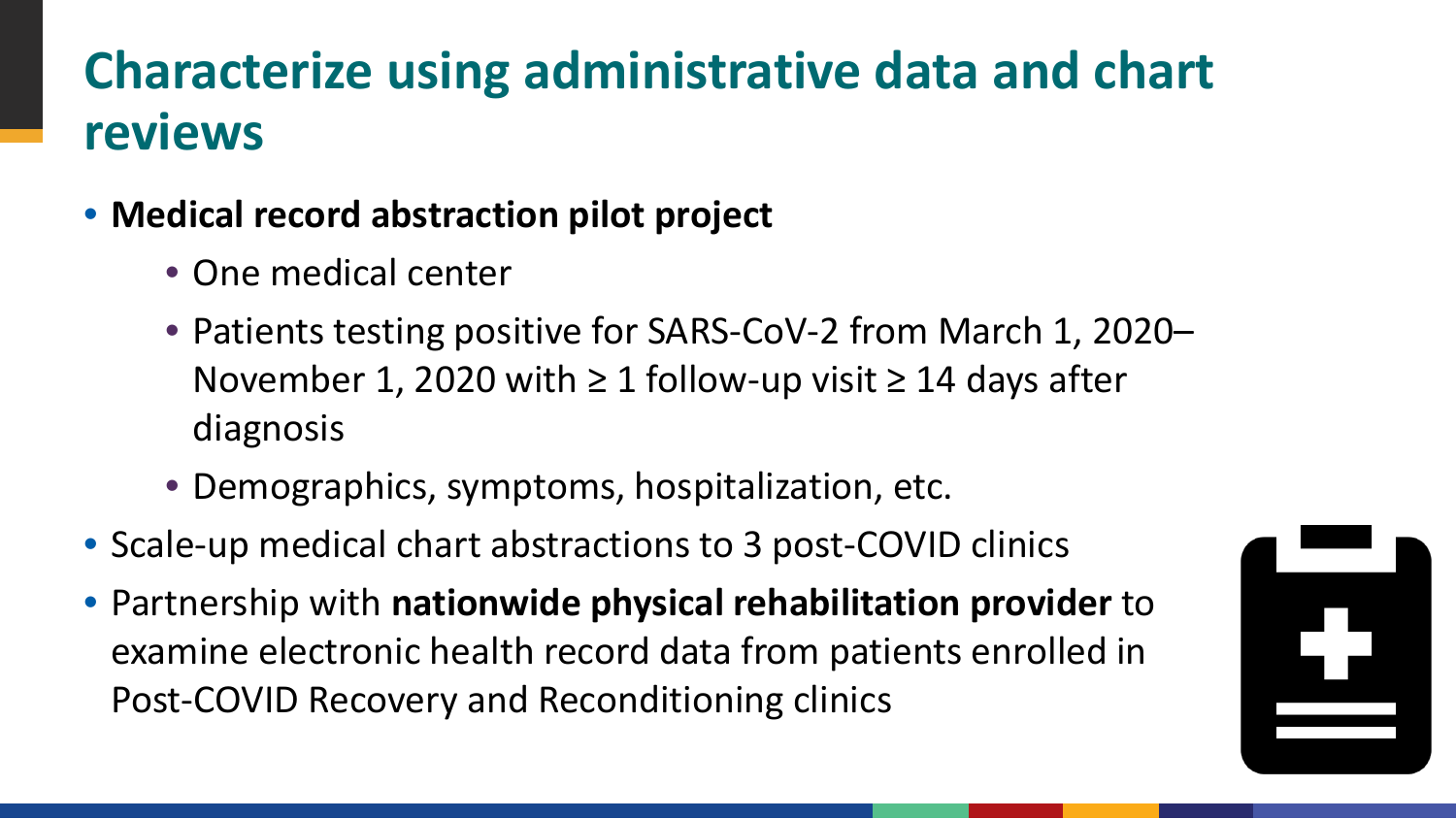### **Characterize using administrative data and chart reviews**

- **Integrated healthcare system electronic health record analysis**
	- Focus on healthcare utilization and clinical characteristics among **nonhospitalized** patients ≥ 28 days after testing positive for SARS-CoV-2 with continuous enrollment in previous 12 months
	- Uses ICD-10 diagnostic codes, longitudinal follow-up 28–180 days after diagnosis
	- Describe most common pre-existing and new diagnoses, calculate diagnosis visit rates over time
- **Retrospective matched cohort analysis using Premier healthcare database**
	- Comprehensive healthcare database with large, diverse population
	- Uses ICD-10 diagnostic codes, inpatient and outpatient coverage
- Initial queries using PCORnet<sup>®</sup> (National Patient-Centered Clinical Research **Network)**
	- Large dataset, beyond ICD-10, pediatric population

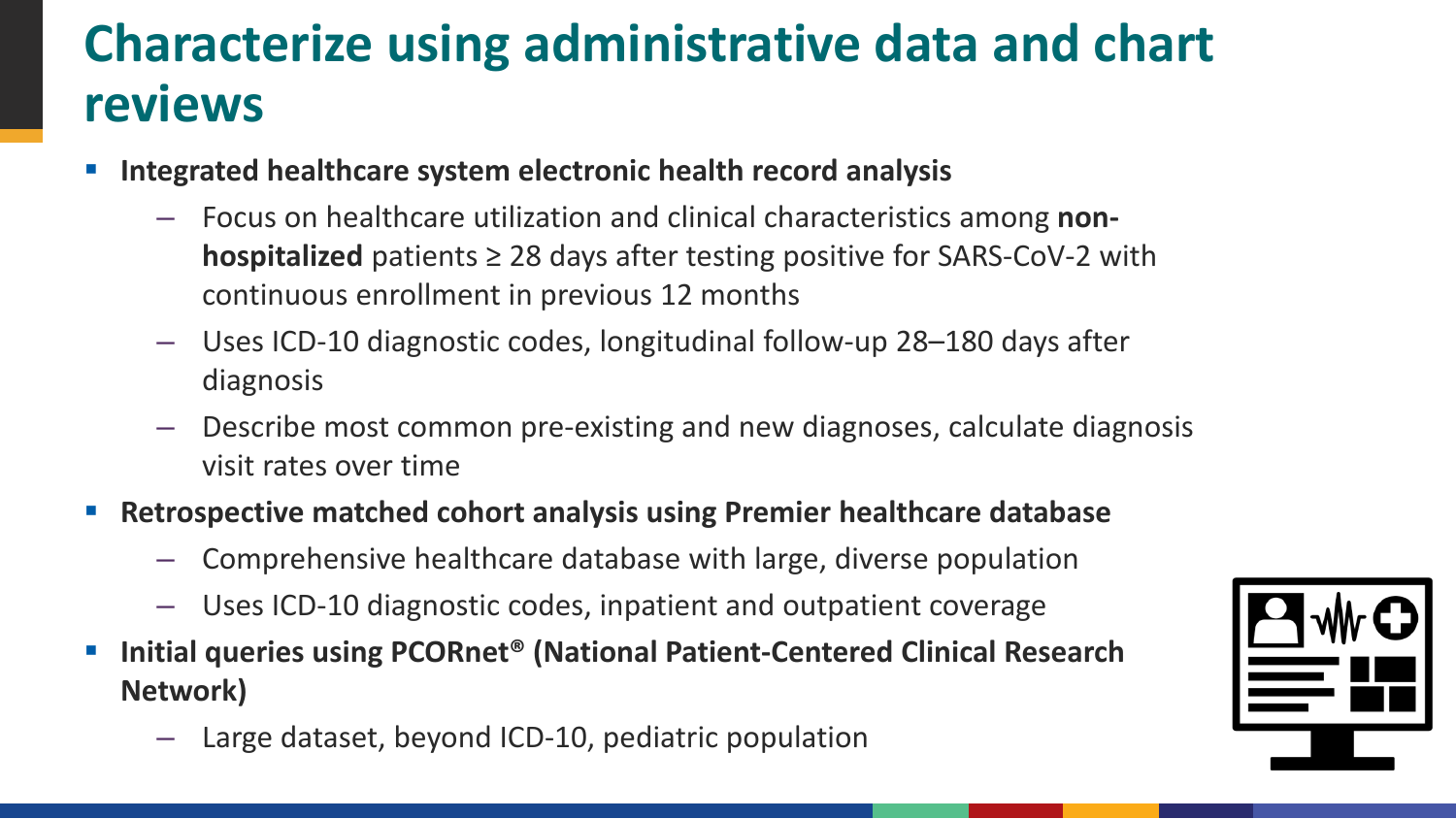### **Assess frequency using patient surveys**

- Administer surveys to people who have tested positive for SARS-CoV-2 with questions about acute COVID-19 symptoms, symptoms they are currently experiencing, healthcare seeking behavior, mental health and functional status pre- and post-COVID-19
	- State confirmed COVID-19 cases
	- Internet panel survey
- Use **standardized questions** where possible to enable comparisons
	- Behavioral Risk Factor Surveillance System
	- National Health Interview Survey
	- Medicare Health Outcomes Survey

| ☑<br>☑ |
|--------|
| ⊽      |
|        |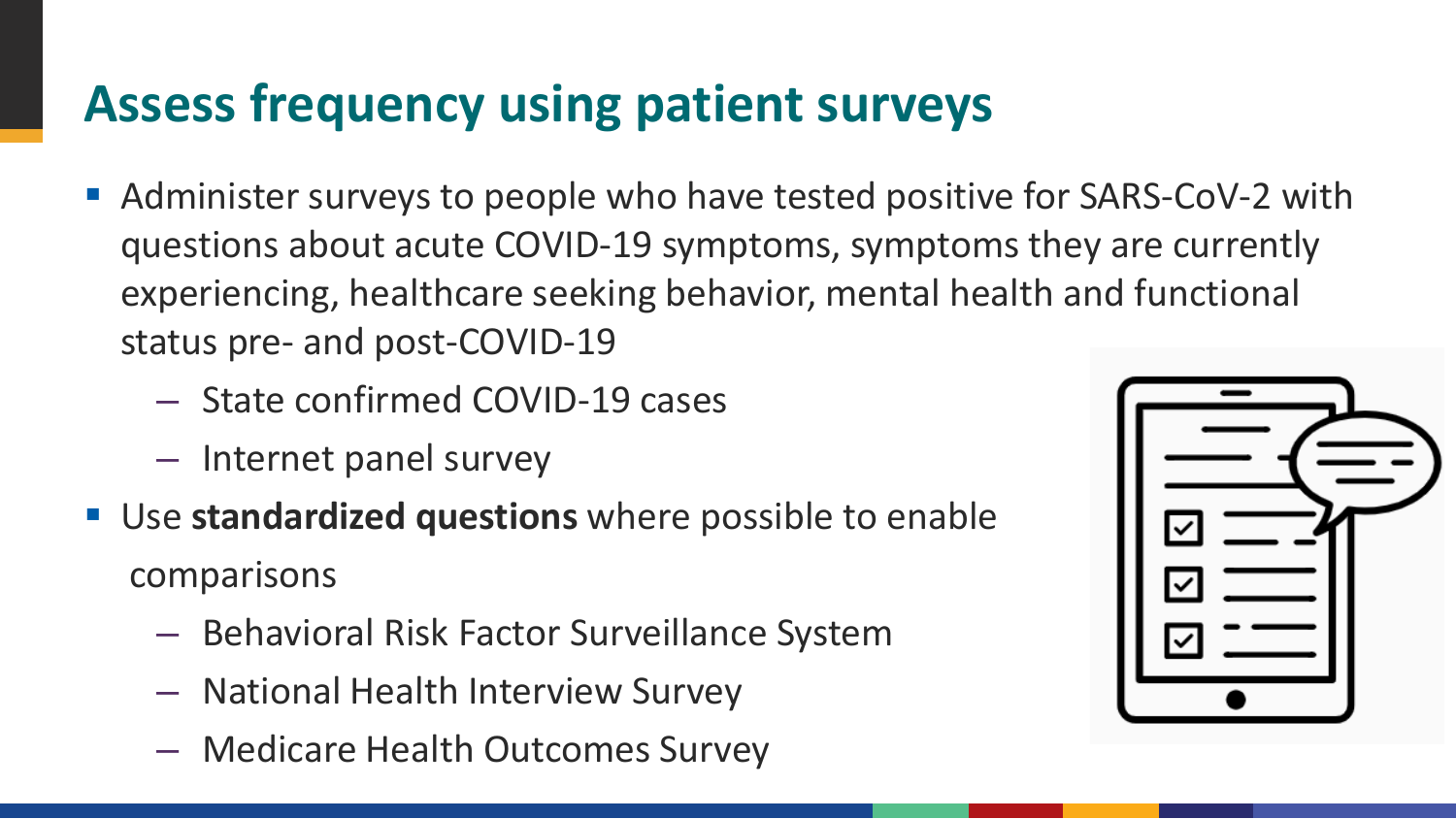#### **Coordinate efforts to work towards common terminology and definitions**







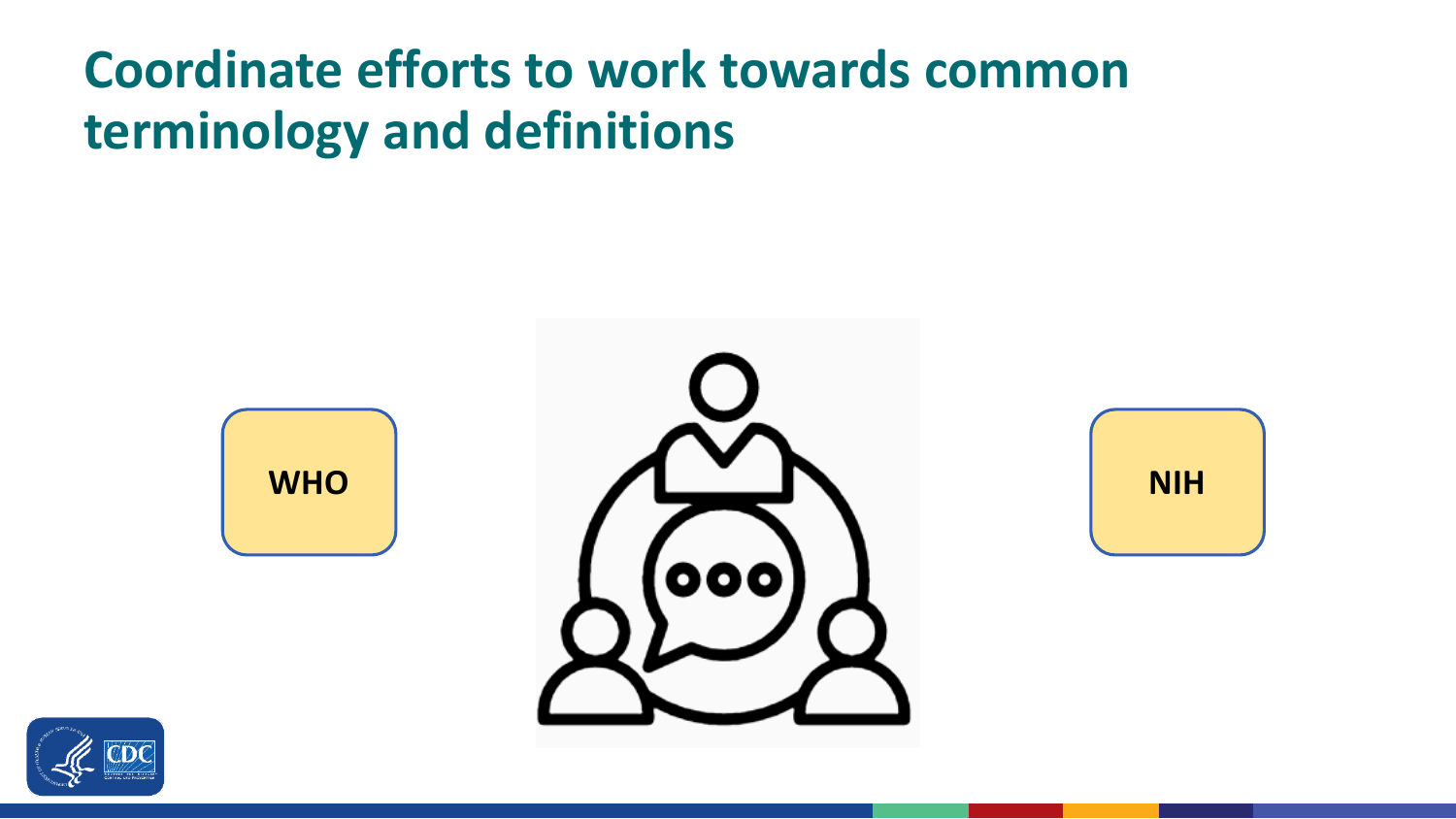## **Communications and Outreach**

**COVI** 

**f** Health

| <b>COVID-19</b>                                                                                      |                           |                 |                                    |                                                                        | <b>ACT NOW!</b>                                          | 0<br>WEAR A MAS                                                                                                       | Lon<br>Updated N                                      |  |
|------------------------------------------------------------------------------------------------------|---------------------------|-----------------|------------------------------------|------------------------------------------------------------------------|----------------------------------------------------------|-----------------------------------------------------------------------------------------------------------------------|-------------------------------------------------------|--|
| ⋒                                                                                                    | <b>Your Health</b>        | <b>Vaccines</b> | <b>Cases &amp; Data</b>            | Work & School                                                          | <b>Healthcare Workers</b>                                | <b>Health Depts</b><br><b>More</b>                                                                                    | CDC is a<br>19. As th<br>many w                       |  |
| <b>Testing</b><br>Vaccination                                                                        | <b>Healthcare Workers</b> |                 | Updated Nov. 13, 2020<br>Print     | Late Sequelae of COVID-19                                              |                                                          | The identification of the novel coronavirus SARS-CoV-2 in December 2019 has led to a growing and continually evolving | While m<br>for wee<br>illness c<br>to work<br>eventua |  |
| <b>Clinical Care</b>                                                                                 |                           |                 | C CDC/IDSA COVID-19 CLINICIAN CALL | body of knowledge about the virus and the disease it causes, COVID-19. |                                                          | Treating Long COVID: Cl<br>Acute COVID-19 Care                                                                        |                                                       |  |
| <b>LONG COVID</b><br>(WITH EXTENDED TIME<br><b>FOR A VACCINE Q&amp;A)</b><br><b>JANUARY 16, 2021</b> |                           |                 |                                    |                                                                        |                                                          | CDC Creating Long COVID: Clinician Experience with<br><b>Center for Preparedness and Respon:</b>                      |                                                       |  |
|                                                                                                      |                           |                 |                                    |                                                                        | <b>Treating Long COVID</b><br><b>Post-Acute COVID-19</b> |                                                                                                                       |                                                       |  |
|                                                                                                      | <b>CDC/IDSA COVID-19</b>  |                 | <b>Clinician Call - Long COVID</b> |                                                                        |                                                          | <b>Clinician Outreach and Communica</b>                                                                               |                                                       |  |
| (with extended time for a<br><b>Vaccine Q&amp;A)</b>                                                 |                           |                 |                                    |                                                                        | Thursday, January 28, 2021                               |                                                                                                                       |                                                       |  |
|                                                                                                      | 1/16/2021                 |                 |                                    |                                                                        |                                                          |                                                                                                                       |                                                       |  |



#### ng-Term Effects of COVID-19

Nov. 13, 2020 Languages ▼ Print

actively working to learn more about the whole range of short- and long-term health effects associated with COVIDthe pandemic unfolds, we are learning that many organs besides the lungs are affected by COVID-19 and there are vays the infection can affect someone's health.

nost persons with COVID-19 recover and return to normal health, some patients can have symptoms that can last eks or even months after recovery from acute illness. Even people who are not hospitalized and who have mild can experience persistent or late symptoms. Multi-year studies are underway to further investigate. CDC continues k to identify how common these symptoms are, who is most likely to get them, and whether these symptoms ally resolve.

# linician Experience with Post-

Post-Acute COVID-19 Care



#### : Clinician Experience with **J Care**

ation Activity (COCA) Webinar

Watch on **D** YouTub